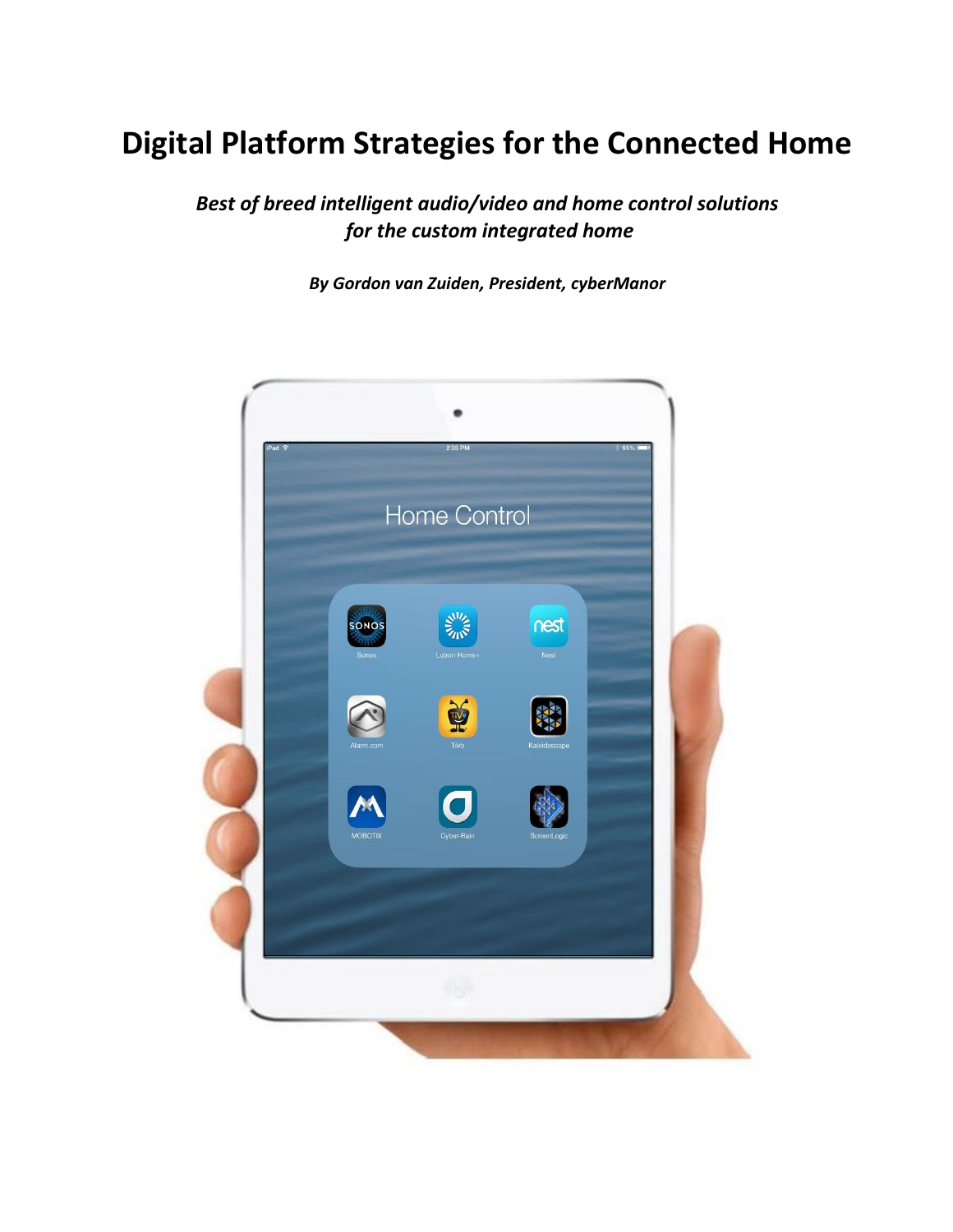## **Digital Platform Strategies for the Connected Home**

#### **Introduction**

Smart mobile devices have dramatically changed the way we live, work, play, and learn. In the same manner that desktop personal computing changed in our lives in the latter part of the 20<sup>th</sup> century, smart mobile devices are changing our lives at an even more dramatic rate in the 21<sup>st</sup> century. Last year there were approximately 400 million desktop computing devices shipped around the world (and that number is staying relatively flat). By comparison, there are now over 1.8 billion smart mobile devices shipped every year - a number is growing at 15-20% year\*.

The focus of this white paper will be on Apple based AV and home control solutions because of Apple's ongoing innovation in smart phone technologies and dominance in the tablet marketplace. The high resolution retina screens of the Apple iPad and iPad Mini, coupled with the fact that over 200 million of these products have been sold to date, have made the iPad the "de facto" platform for most of the leading home control and AV applications. Since the iPad Mini was launched in late 2012 the dominance of iOS mobile control in the home is even more pronounced - the 7" screen is the ideal form factor for most home control applications. With this newer, lower cost iPad Mini we frequently place these tablets in charging cradles in each room of the home that has music, lighting, or TV control requirements.



\* Data from a report from IDC. IDC is a global market intelligence and consulting firm. It specializes in providing market intelligence, advisory services, and events for the information technology, telecommunications, and consumer technology markets.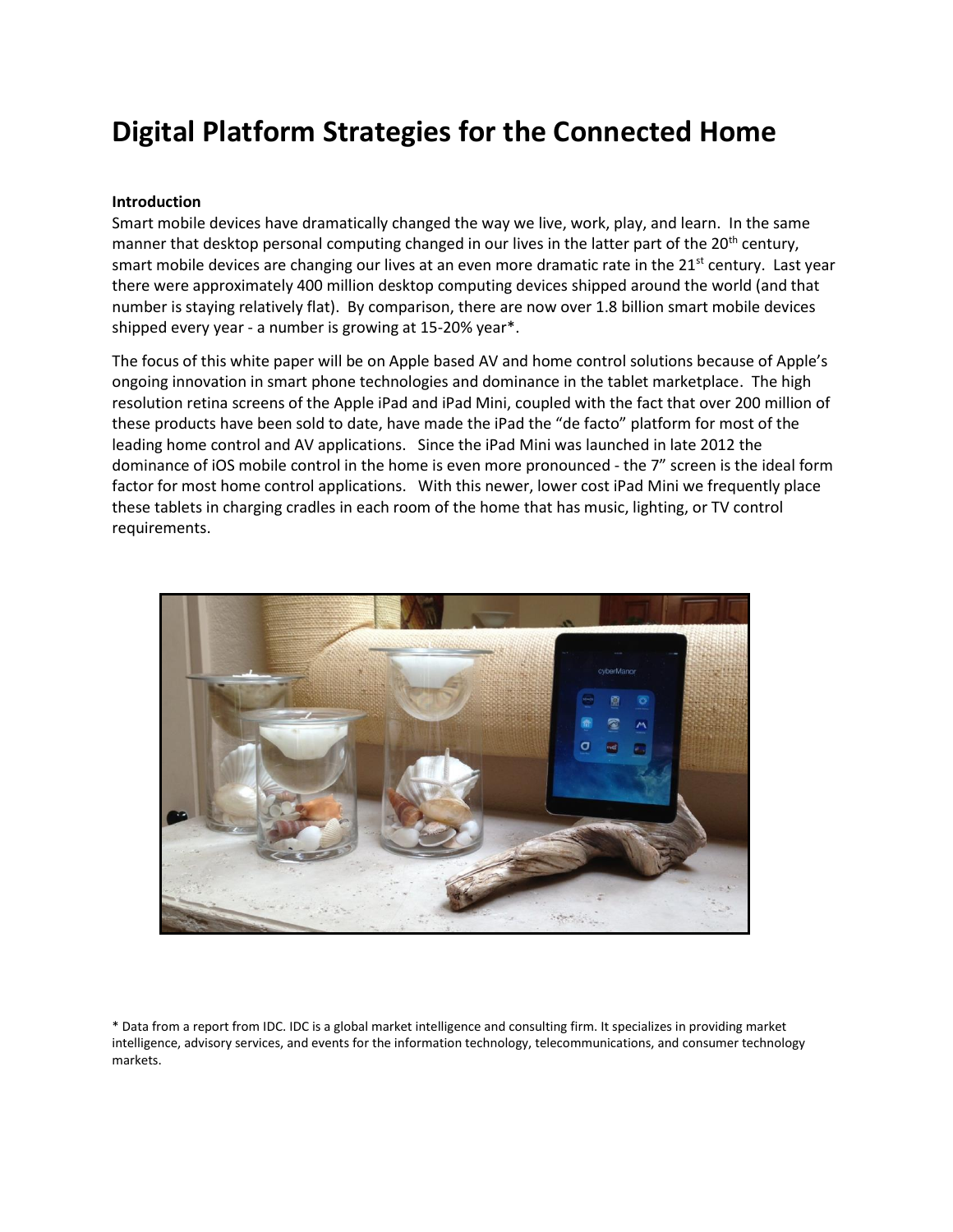Many of the solutions proposed in this white paper can also be implemented on Android based platforms – but Apple's leadership and significant market share have influenced most AV and home control application developers to write their applications for the iOS platform before they embrace the Android platform. As a result this white paper will focus on mobile iOS application solutions for the clients of the custom home technology professional and the key design decision parameters involved in optimizing iOS based AV and home control solutions. These AV and home control solutions are primarily integrated into larger homes – typically over 2500 square feet in size – since the demand for customized home control and AV distribution increases with the size of the home. A one bedroom can have a whole house music system and TV zone all in one room – there is not much of a need for total home control and AV distribution. On the other hand, a homeowner with a 5000 square foot home with 4 or 5 bedrooms, several zones of audio and video, multiple heating and cooling zones, a security system, an advanced lighting control infrastructure and surveillance cameras becomes an ideal candidate for the AV and home control solutions outlined in this white paper. These homeowners will often employ the services of a custom home technology professional for their design and integration work.

### **Digital Platforms for the Home**

There is a paradigm shift occurring in the manner in which electronic products are being designed, built and integrated into the home. A shift that was embraced by Sonos over a decade ago is now becoming the standard by which other residential network connected products can be judged. In 2004 Sonos introduced a music player for the home that was designed from its inception to be a whole house music distribution *platform* that would be enhanced by *software* over time to remain current - instead of a hardware only solution that quickly loses its value. This software upgrade model insured that their music platform would enhance in value to their clients each year - a dramatic shift from the traditional home electronics model of regularly purchasing and installing new hardware to keep up with current feature requirements.

This software enhanced platform model was emulated by NEST when they introduced their elegantly designed intelligent thermostat in 2011. This thermostat was the start of a heating and cooling control *platform* for the home that would be enhanced with software upgrades over time. In only three years NEST has already had 4 major software upgrade releases that have added the following new features and functionality:

- Fully redesigned interface including landscape and portrait display modes including beautiful, animated outside weather.
- Optimized for the 4-inch Retina display on iPhone 5 and iPod touch
- Arrows to easily increase and decrease target temperature
- Displays energy history
- Can schedule the fan to turn on daily, for a few minutes each hour, or on a timer.
- Ability to remotely lock your thermostat with a 4-digit pin code

All of these software upgrades were free and installed automatically from NEST's cloud based servers to each installed NEST thermostat in the home.

This fundamental shift in the intelligence and software upgradability of home electronics have set the stage for a consumer expectation that electronic products purchased today should actually improve over time. This new model fosters product loyalty and good will from the homeowner to the manufacturer of the product and the professional integrator that recommends and installs these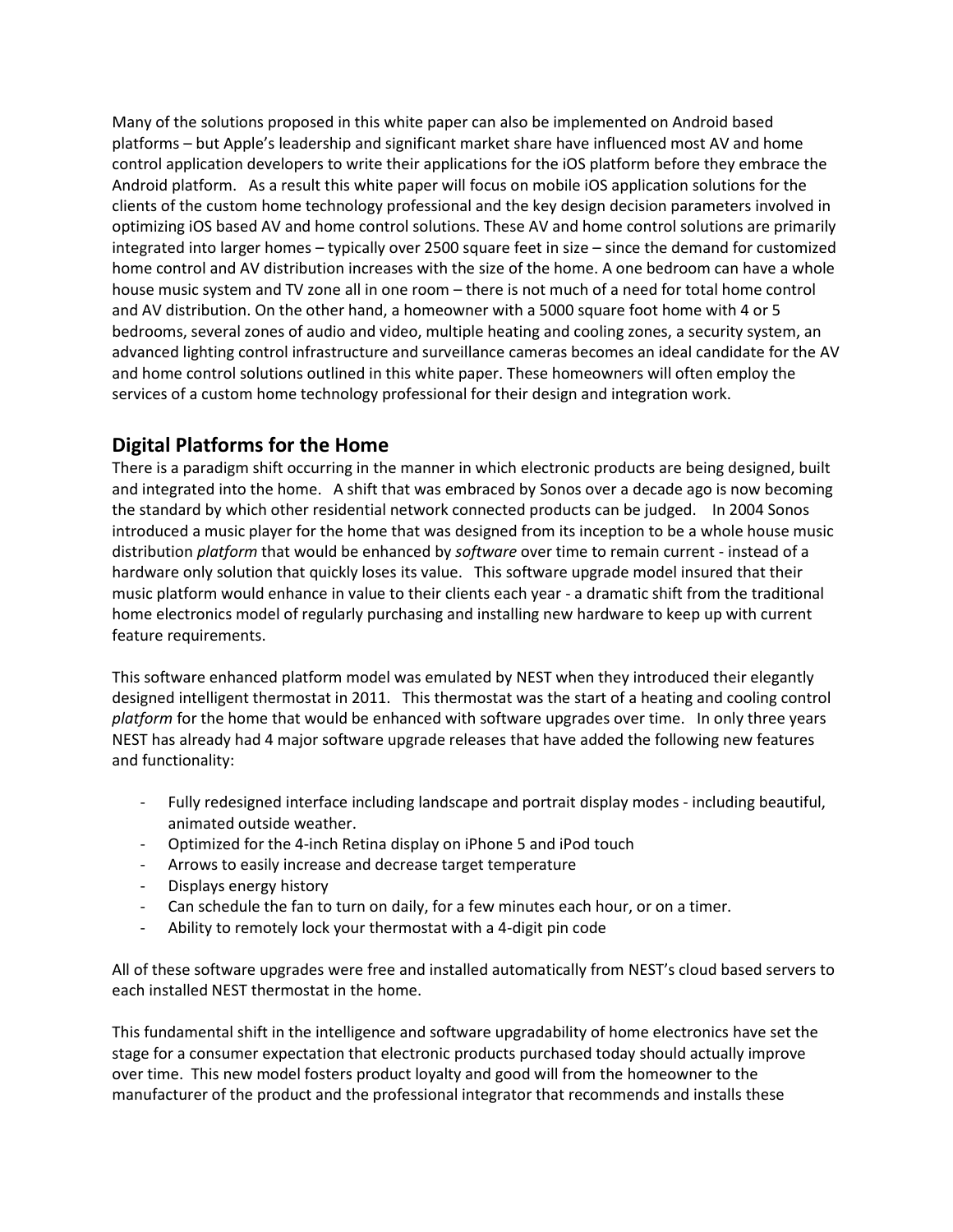products. Instead of frustration and disappointment over the decline of a product's value and functionality over time the reverse is now true - delight that the electronic product purchased yesterday is more useful today than the product was the day before - at no additional charge and without the need for an upgrade service call.

This new digital platform based product model is now flourishing because the following communications infrastructures are now prevalent in the United States:

- High speed always on broadband connectivity is available to almost every home in the US
- Home networks have been installed in almost every home providing wired and/or wireless connectivity to the internet from every room in the home
- A national cellular infrastructure provides internet access from every heavily populated region in the country – allowing remote access to electronic products on the home network
- An iOS or Android mobile control phone can be found in almost everyone's pocket or purse

When a new electronic product is introduced into the home it often follows the following design parameters:

- There is an embedded communications chip set that enables it to connect to the home network over a wired or wireless connection
- The product design is clean, functional and with minimal number of hard buttons features are added with software upgrades, not hardware replacements
- Control of the device is accomplished via a well-engineered and elegant graphical interface that runs on a wireless smart phone or tablet device
- Typically the manufacturer will have a cloud service that contains information about the state of their product and allows the consumer to control it from anywhere in their home or when they travel

Almost all the new connected home technology products introduced on Kickstarter and Indiegogo follow this formula. But even established, mature companies in the home are following this new software platform strategy. When Jarden Corporation wanted to add this level of network connected intelligence to their Mr. Coffee Pot and Crockpot branded lines they partnered with Belkin to add this functionality by adding the Belkin WEMO line of chipsets and control software. When Serta wanted to add tilt/raise and massage mattress control to their high end mattresses they turned to a Santa Barbara software engineering company to add these app based control features. When the Chamberlain Group wanted the Liftmaster garage door motors to work with app based smart phone control of their garages doors from inside or outside the home they added the appropriate gateway technology and smart phone software to differentiate their high end line of garage door openers.

The list of products adding network connectivity and app based control is growing daily. Even 50+ year Dacor Industries, a high end manufacturer of kitchen appliances, is introducing a high end oven that can be controlled by a smart phone locally and remotely. Samsung and LG have a new washer and dryer combination that can be controlled by a smart phone and NuHeat introduced a high resolution color thermostat for their electronic floor heating systems that can be controlled by a smart phone app. Nordic Track offers an indoor treadmill that lets you program almost any route you would you would like to run in the US and see your course on the treadmill's color touchscreen via Google Street view. As you are running your route on the treadmill the application is smart enough to change the incline up or down in accordance with the actual real world run!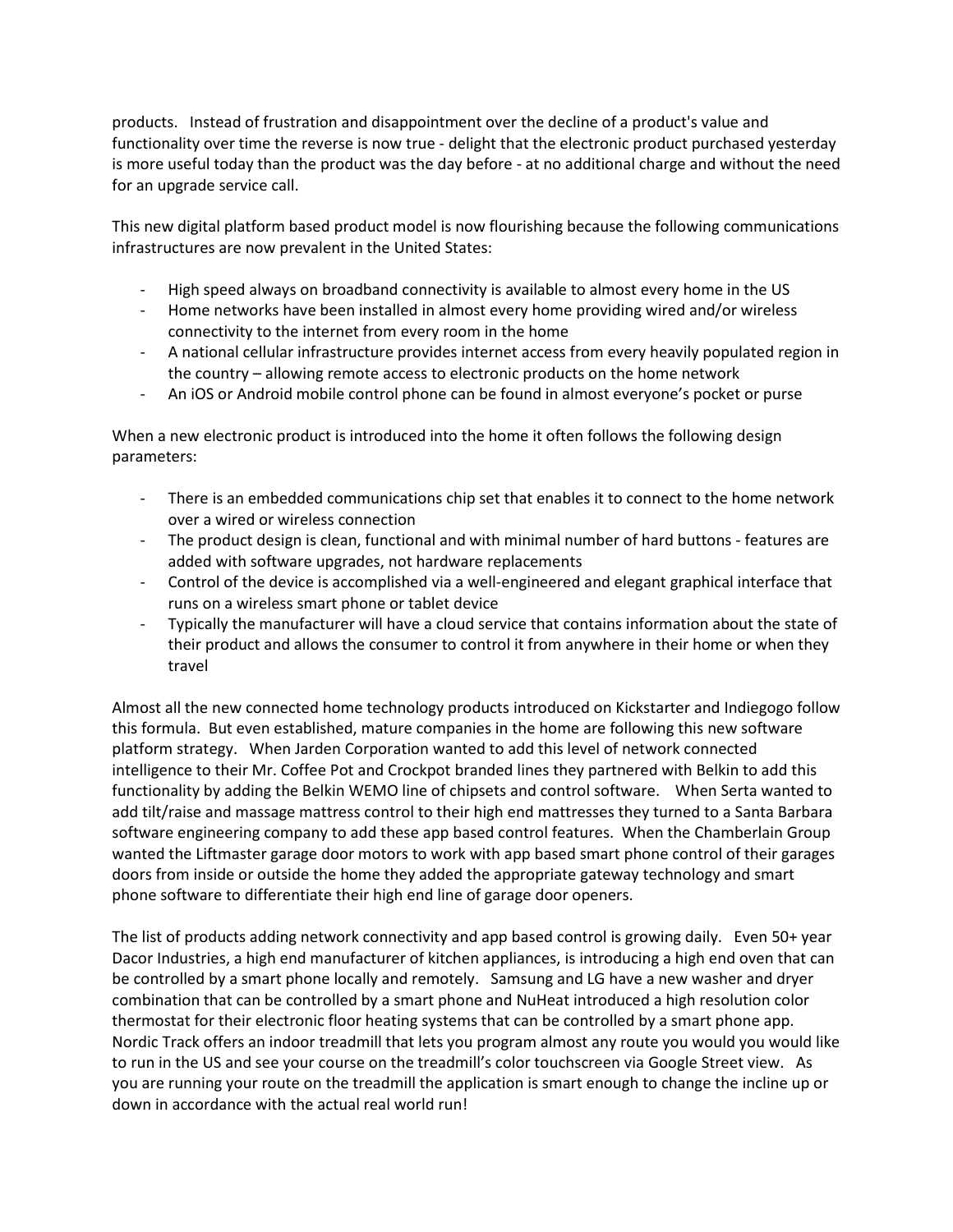#### **The Modern Home Digital Ecosystem**

The following diagram illustrates the relative importance of these intelligent electronic ecosystems in most US homes. At its core is the requirement that the entire home is networked, both wired and wirelessly and connected to high speed always on broadband internet connection. These core networking products (modems, routers, switches, wireless access points) are the foundation for the network enhanced entertainment, comfort, and security solutions in the home.



In the inner primary service ring are the fundamental entertainment, comfort, and security needs required in almost every home - music, TV, heating and cooling, access control, security. In the outer secondary service ring are needs that enhance the intelligence and value of the home but typically follow the adoption of the primary service ring products. These secondary service ring products include irrigation control, health care monitoring, pool/hot tub control, energy monitoring, garage door openers, etc. (See Appendix 1 for specific best of breed product recommendations for many of the platforms shown in this diagram.)

It is important to understand that in this network driven home ecosystem each category will be filled with companies competing to become the digital platform *standard* for a given service need in the home. Companies that foresaw this intelligent home ecosystem model have an inherent advantage in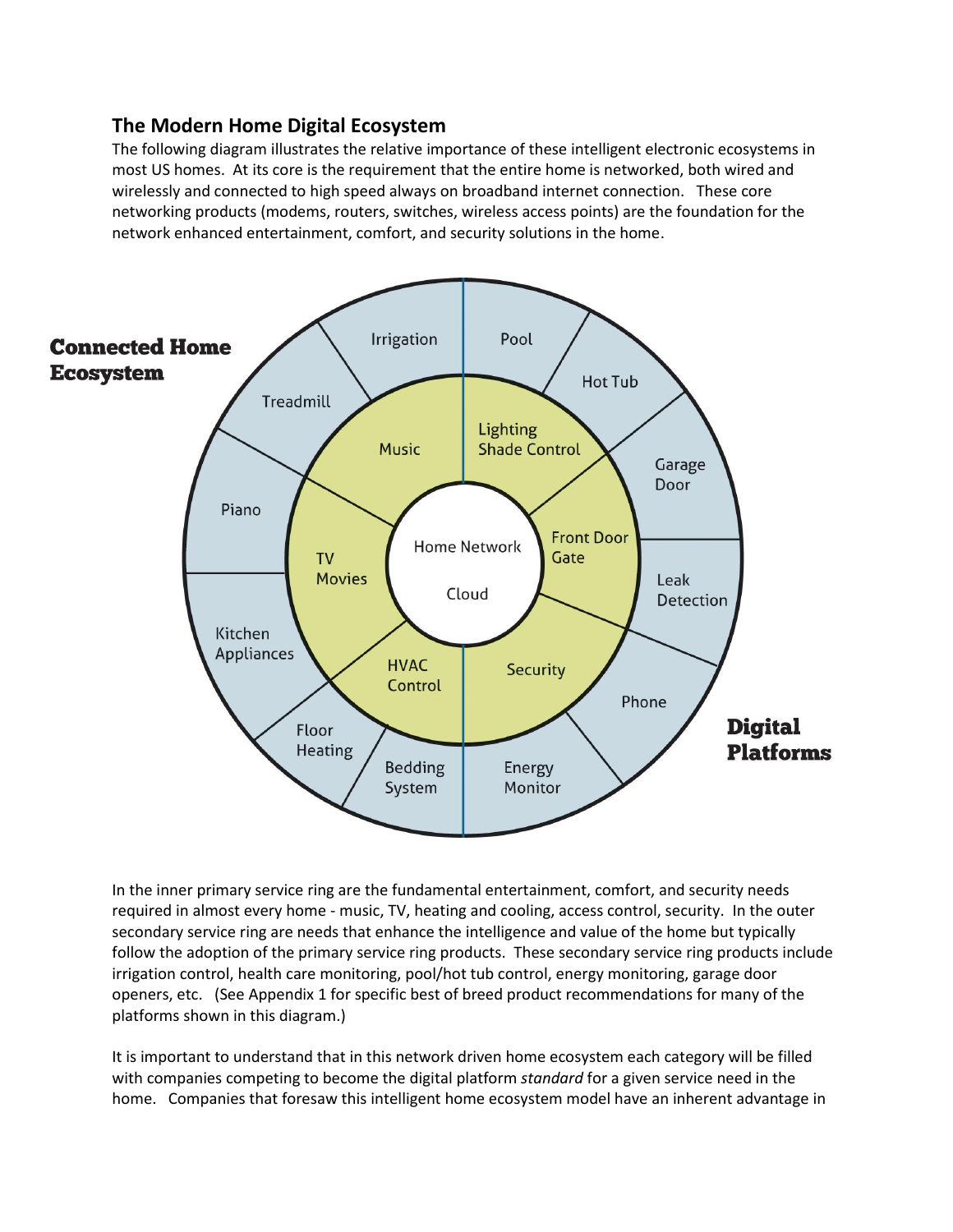becoming market leaders in their given category - as Sonos has done for whole house music and NEST in heating and AC control. In the TV distribution space we see leadership from companies such as TiVo, Dish and Direct TV. But in most of the other platform categories in the home we not seen a clear winner. One would expect that in the next few years we will see manufacturers dominate in a given platform based on the strengths of their product design, hardware reliability and commitment to steadily improving the software suite of services for their product.

Keep in mind that market leadership in a given platform today does not ensure dominance in the future. In this new world where software based services enhance the value of a platform over time - a company whose software services are not enhanced on a regular basis will see their leadership position erode to competitive companies that target software platform enhancements as a key strategic initiative for their company. There are many companies that make excellent speakers and amplifiers that fill up a home with music - but very few companies place equal, if not more, focus on the excellence of the software component of the music platform to enhance the whole house music experience. At no additional charge to the homeowner, Sonos has improved their software to complement their whole house audio platform experience almost every quarter over the last 10 years – enabling them to maintain and extend their leadership position in delivering best of breed music services throughout the home.

#### *"We have a lot of opportunity just in the few things we are doing...we have one little role to play in the smart home and that is plenty big for us."*

*John MacFarlane, Sonos CEO (from a 2013 interview)*

This level of commitment to excellence in the product platform over time keeps Sonos in front of its whole house audio competitors and delivers value and delight to their existing customers on an ongoing basis. Given their success it would be very easy for Sonos to extend their control into the other areas of the home such as video distribution or HVAC or security control. But Sonos knows that there is still so much value they can add to the digital whole house music platform that they will not be enticed (or distracted) by pursuing these other areas. Doing so would compromise their engineering resources to deliver the best whole house music experience and open up the door to competition that could threaten their market leadership position. This is a key strategic initiative at Sonos and is fundamental to maintaining and enhancing the market lead they now enjoy.

As a direct result of their success and acceptance into the home Sonos is now a platform that enjoys a third party ecosystem of their own. If you need a Sonos compatible wall mount you can order one from Cavus or Flexson. If you want to turn their platform into an intercom or a public address system you can buy a 99 cent application from People Tech to enable this service. You don't have to look any farther that the iPhone or the iPad to see the importance of becoming an ecosystem platform - software apps and 3rd party hardware products have done more to entrench Apple's leadership position in the mobile smart phone and tablet market more than anything that Apple could have done by themselves.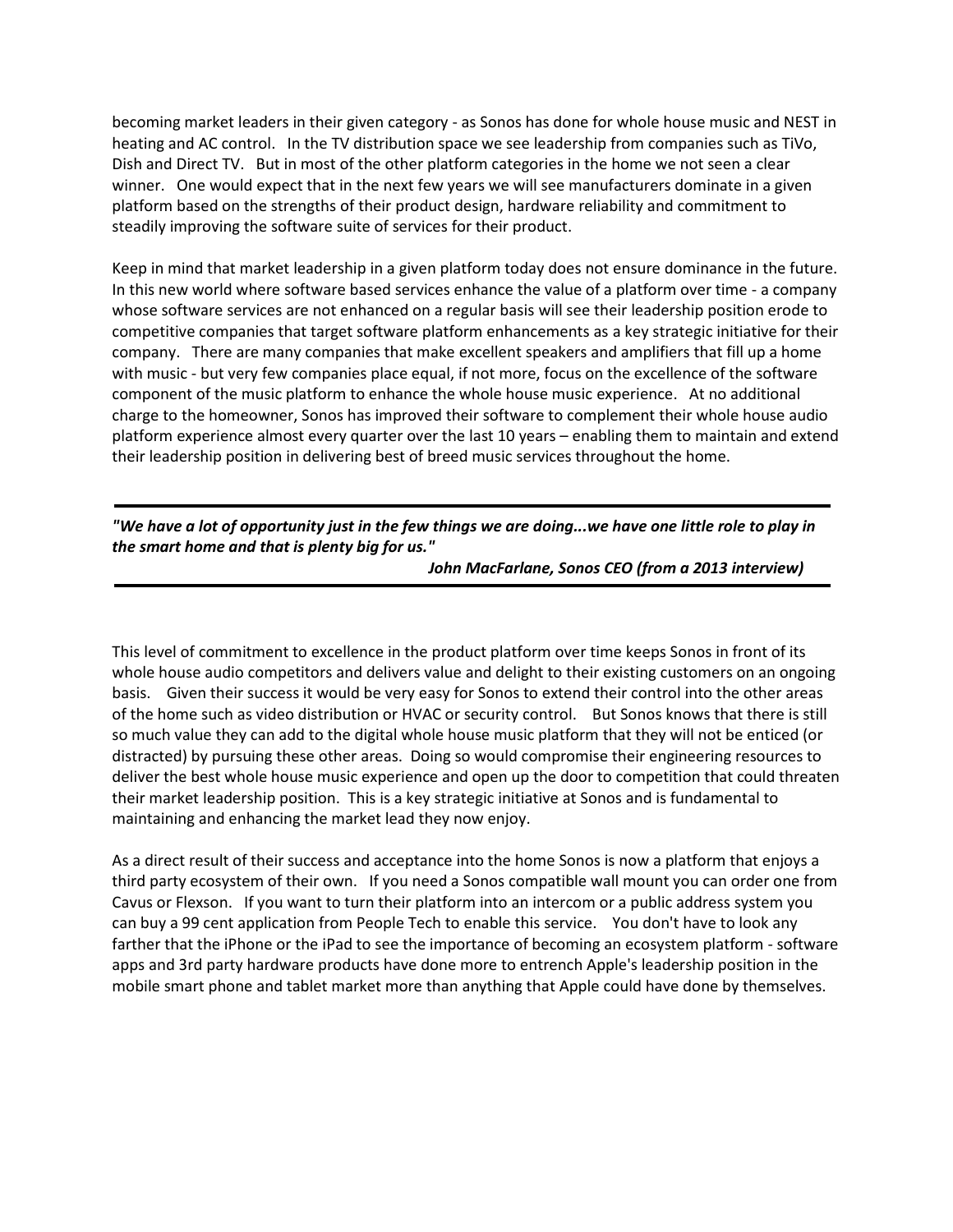#### **ASPI Connected Home Model**

Another way to look at this shift from hardware to software based feature upgrades in the home is shown in the following ASPI (**A**pplication, **S**ervices, **P**hysical **I**nterface) connected home model diagram:



In this model of the custom integrated home the physical products (such as speakers, amplifiers, hi resolution TVs, structured wiring, a security system, etc.) have all installed by the custom electronics integrator. Once this physical hardware plant is in place the entertainment, comfort, and security value of the home can now be enhanced by software improvements to the respective physical hardware platforms, iOS and Android touchscreens throughout the home. The home's livability actually improves over time - but the critical decision for the homeowner and the custom electronics integrator is to select the manufacturer of a digital platform for a given service that demonstrates the financial commitment and committed engineering resources to innovate and add value to their platform on an ongoing basis.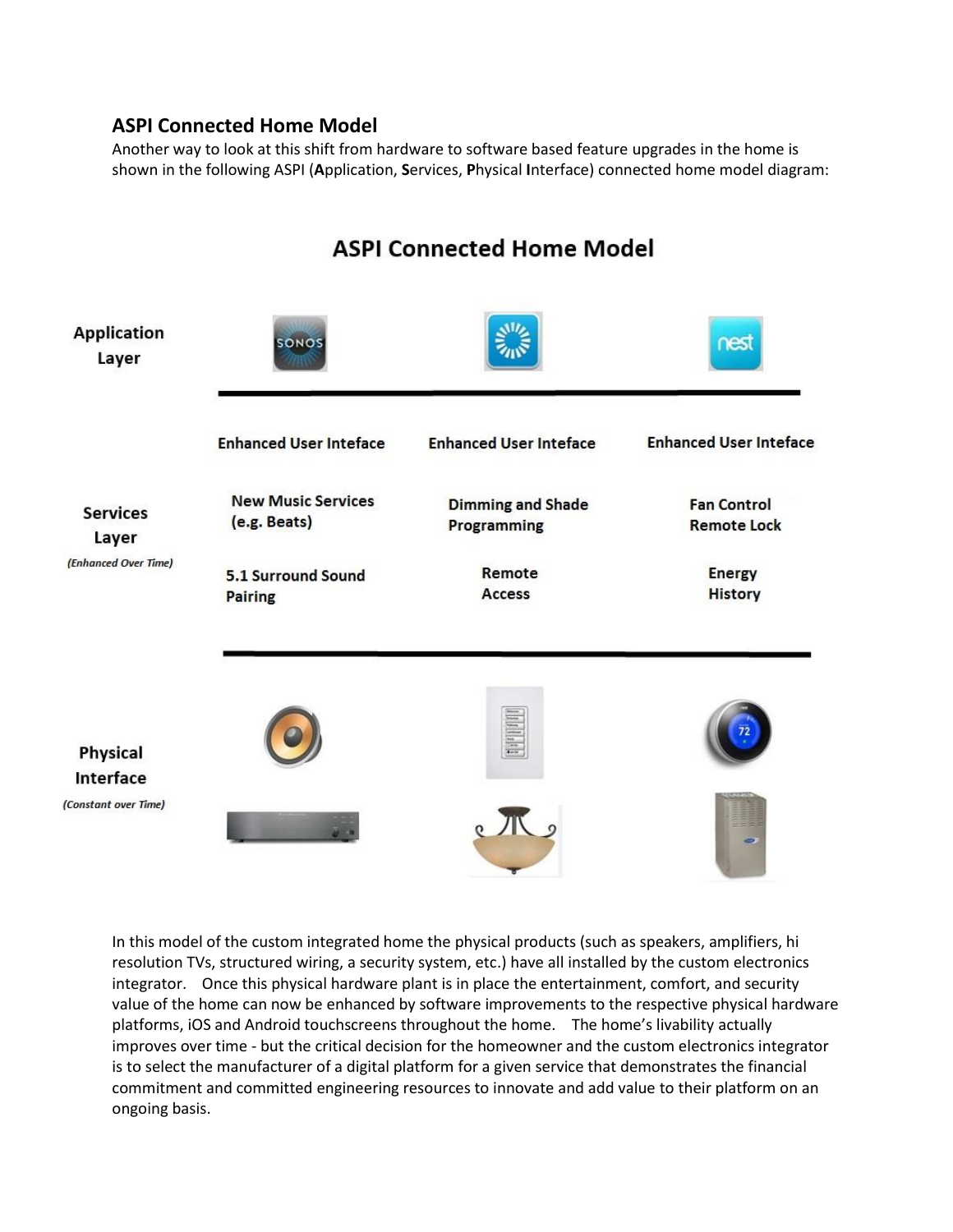This represents a fundamental difference in how one selects the best product for a given category - it is less about what the product feature sets are today but how they can be enhanced tomorrow. For the first time we think of technology as an investment that *increases* over time if we pick the correct platform today.

When we choose a pool or hot tub controller - do we pick the one that has the most button feature sets on the wall or one that we can use from our smart phone that adds remote control capability, shows a history of the heating furnace usage, and perhaps has a unique temperature setting for each person that uses the hot tub. Which pool control company will dedicate the engineering resources to ensure that they become the leader as a pool and hot tub control platform?

*Now it is more important that we gauge a company's commitment to their platform enhancement efforts than the product specifications that the company delivers today. The net value of their technology to the homeowner will not only be measured by what it can do today - but what will be its aggregate value to the customer over the life of the product.*

#### **Single App Home Control vs. Multiple App Home Control Solutions**

While a single application total home control solution would seem to be very desirable over using multiple applications to control the home - the reality is that this model can actually stifle the innovation of the digital platforms that they control for the purpose of a providing a unified control system. If each time Sonos and NEST improved their product platform on iOS and Android devices they would also have to ensure compatibility with the total home control platform operating systems (or this effort would have to be taken on by the total home control platform or a third party) this would inherently be a drain on both Sonos and NEST engineering resources to keep on improving their own platform in a the iOS and Android operating system markets. It also represents a significant support issue when the Sonos and NEST's of the world need to maintain compatibility with a system that is not only controlling their system but all of the other digital platforms in the home. If the NEST thermostat calls for heat, it's freezing outside and it doesn't turn on – is it NEST's problem, the furnace, the home network or the overall control system? NEST is responsible for troubleshooting the first 3 causes of failure and would prefer not to add another cause of failure due to a potential issue with the unified home control platform.

Besides the potential restriction on platform product innovation and increased support issues - having one application for total home control doesn't really make a lot of sense in a world where all of us are comfortable using independent apps for independent purposes. We already use one app for email, another app for maps, another app to surf the web - so we are already used to an app to perform a specific function. Granted we don't want 100 home control applications to sift through to open the front door – but if we pick one best of breed application for the home's primary functions we can keep all of those apps in one easy to find folder and label it home control (see the cover image of this paper).

We have also found that while our clients think they would like to have whole house automation functionality – in reality they rarely use these functions. Most often they use an application for a specific task – such as listening to music or turning up or down a thermostat. The automated scene that starts when you get out of bed and the music turns on, the drapes open, the lights ramp on and the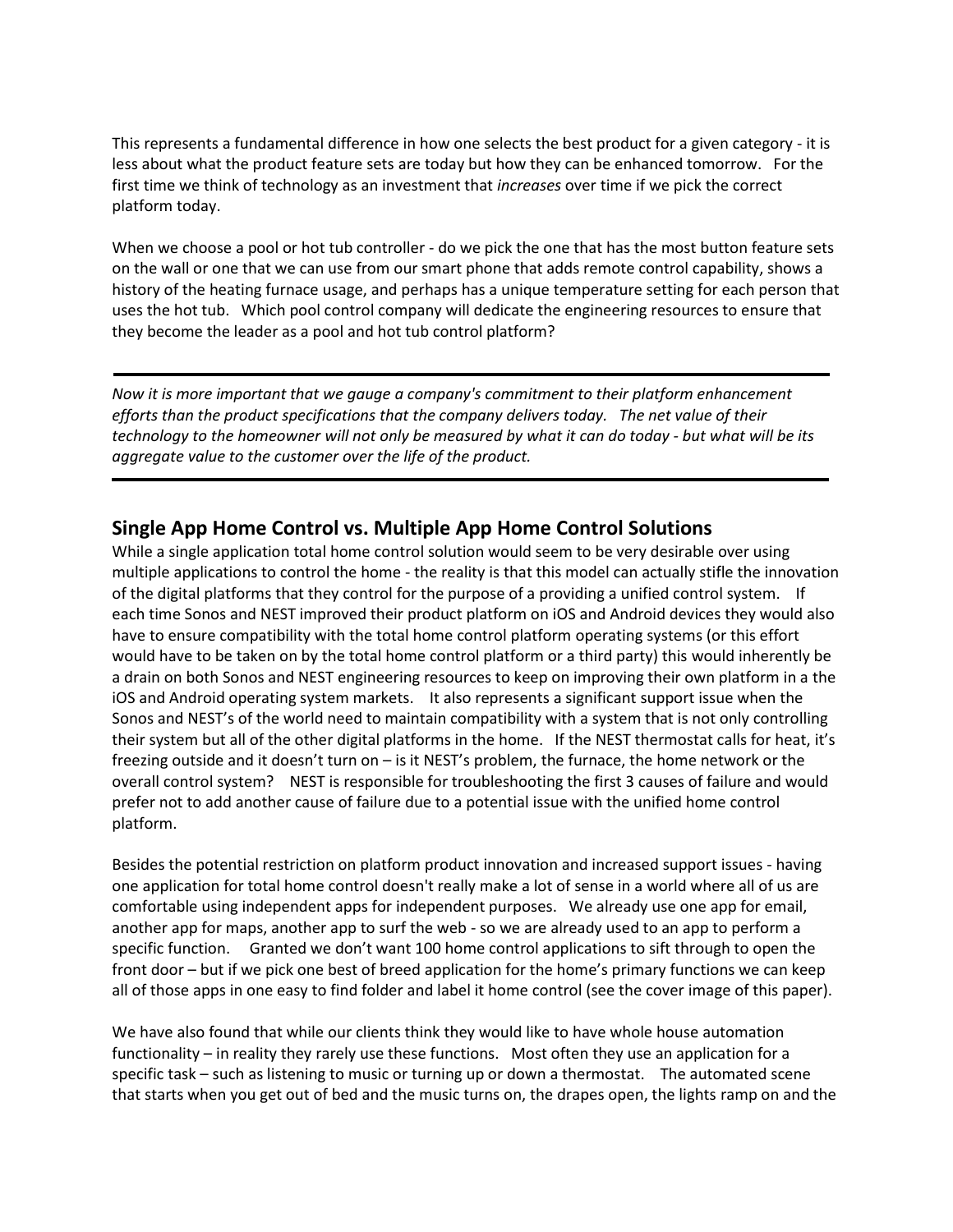thermostat heats up the room sounds wonderful at first - but over time these scenes lose their luster – especially when they get out of sync and they start or stop at the wrong times.

An oft repeated argument *for* a single home control application is the interoperability – or automation – between subsystems. One wants to leave their home and arm a security system that will automatically turns off all the lights in the home – an automation function can easily be programmed into a single away button on a total home control platform – no need to open up multiple applications to complete this task.

But even that argument is losing ground since these automation services can now be enabled in the cloud – and not only in a local total home controller. Several manufacturers are now transferring the control information in the home to their own servers in the cloud (such as Lutron and Alarm.com). As more and more home AV and control information is stored in the cloud these various subsystem companies can port information back and forth to automate the functionality of the subsystems in the home. Alarm.com is an example of a security company that knows whether a home is in an armed or disarmed state on their cloud based servers. Now when one arms a security system powered by Alarm.com it can send this armed information state to the lighting control information (stored in the Lutron cloud) and request that Lutron turn off the home's lights – subsystem interoperability is enabled without the need for extensive custom automation programming or a local home control processor.

Another manner in which apps can communicate with each other is via app scheme URLs. When an app supports this URL call – such as the Kaleidescape app – then one app can open up of another application from within the initial application. A good example of this is within the Roomie Remote universal remote control iOS application. This is one area where having one application control multiple devices is a necessity since you need to control a TV, a receiver, and an AV source device from one application that can universally control all of this equipment from different manufacturers. In the Roomie Remote - Kaleidescape example – depressing the Kaleidescape icon with the Roomie Remote Universal app interface will turn on the TV, the receiver, source the receiver to the Kaleidescape input and bring up the Kaleidescape app graphical interface within the Roomie Remote interface. This is the best of both worlds – Roomie Remote for Universal Remote Control and Kaleidescape's great movie selection graphical interface. Manufacturers may also open up their API's to total home control manufacturers (as NEST announced at CEDIA in the fall of 2013) – the issue is that the total home control's software implementation of the control interface is rarely as good as the manufacturer's own implementation – and almost always lags the manufacturer's GUI upgrade releases.

As a final point, the definition of the overall scope of total home control is not well defined. Commonly one thinks of these control systems as controlling the whole house audio, TV, HVAC, security, and the camera and access systems in the home. And perhaps the pool and hot tub. But where does control of irrigation systems fit in? Or health monitoring systems? Or kitchen appliances? As these systems are added to the home network there are separate apps that are needed to control these various platforms and the

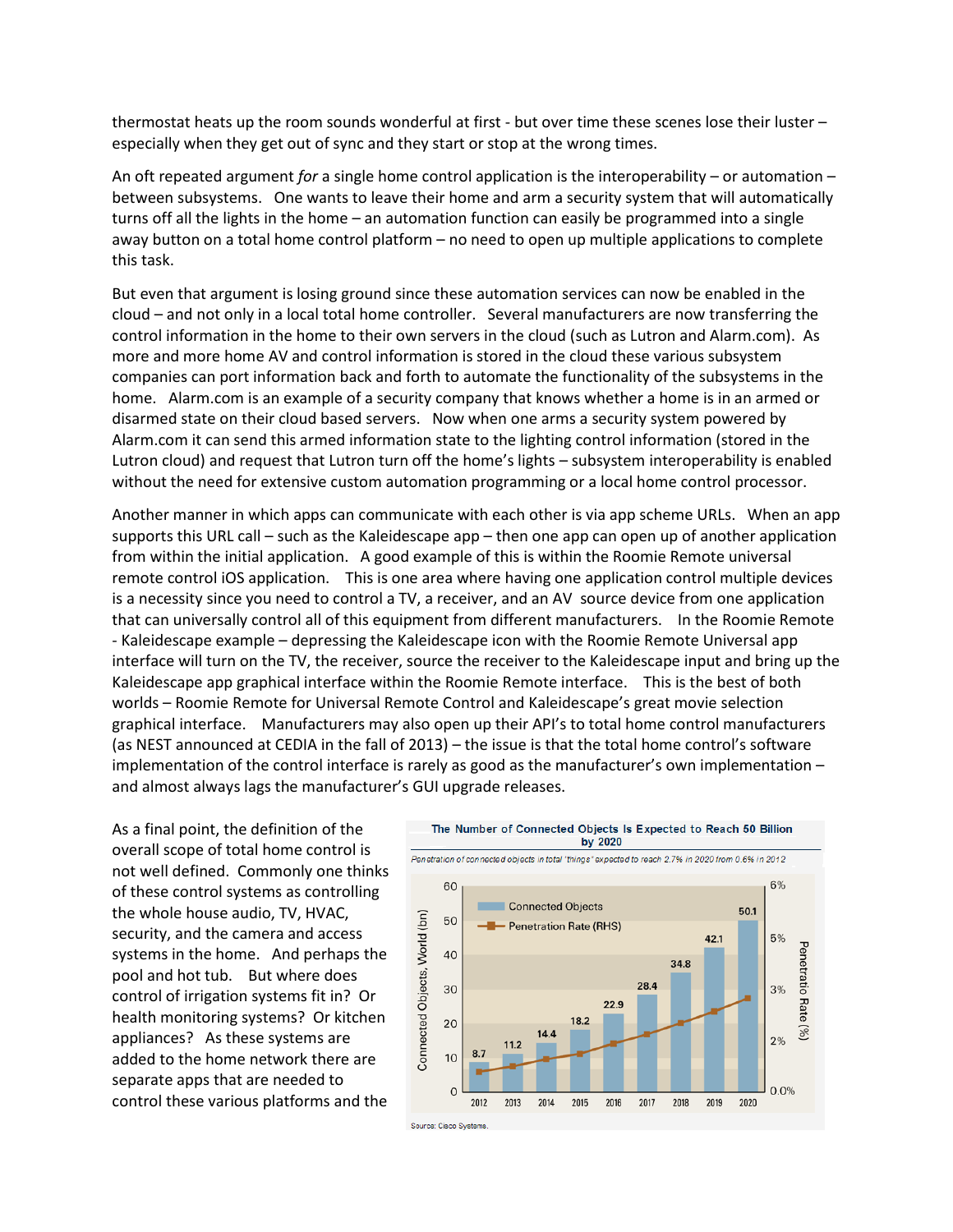benefit of a single home control application starts to erode. It used to be that all of these subsystems did not have embedded processing intelligence and they had to be managed by a centralized home control server - that is no longer the case. The internet of new things entering the home is exploding at a phenomenal rate (see diagram from Cisco above) and those systems that survive or die will do so on the merits of their platform working well on iOS or Android operating systems - not on their compatibility with a total home control platform.

But it is not all doom and gloom for high end total home control systems. They are and will find success in markets where integrated product platforms need to have one standardized interface to ensure the control experience is easily understood and operated by hundreds if not thousands of individuals in a given location. This environment exists in the corporate boardroom where the platform is defined as an integrated AV control experience, or the hotel or hospital room where the room's lighting, TV, or HVAC represent a unified control platform experience for employees, guests or patients. These systems are only modified when approved by the corporate IT staff of these organizations. They are tightly controlled to make sure the control experience to the user of the boardroom or the guest of the hotel or patient in the hospital is always the same and works reliably. *This model of a total control system for a defined suite of subsystems controlled by many different users is fundamentally different than the individual home where a wide variety of subsystems are used by one family at a time.*

The other scenario where a different breed of total home control companies will enjoy success is in the mass market where there is price sensitivity to the high cost of custom integration of premium digital platforms. Companies like AT&T Digital Life Platform, Comcast Xfinity Home Control, Honeywell Home Automation and many others are enjoying success by offering a limited, defined, standardized suite of home subsystems that will have on-going software compatibility with their total home control solutions. These systems are relatively inexpensive, generally require a monthly subscription, and perform basic home control functions well. *But they will never be able to offer best of breed premium systems to their clients because their expertise is in the aggregation of control functionality across a limited set of digital product platforms - not in the enhancement of each of the individual digital platforms.* As large as Comcast and AT&T are they are no match for the razor sharp engineering focus of a Sonos or NEST that continues to enhance their respective platforms. Their integrated platform experience will always be a subset of the customized experience provided by dedicated platform companies.

But this is no different than the experience of selecting McDonald's for dinner versus the high end restaurant in town. One offers a very limited and predictable menu that is inexpensive and serves the needs of the mass market - the other offers an enhanced menu that is customized for the unique tastes of their clients at a much higher price. They both offer a meal as their service and they both succeed in their respective markets. McDonald's will never be the high restaurant in town nor should the high end restaurant try and cater to the mass market.

The same model applies to the custom electronics integration channel. We serve high end clients that demand from us a customized experience they can never get from a Comcast or AT&T offering. It could be argued that the offerings from Comcast and ATT only enhance our position in the home because they stimulate the demand for home control with their low prices and their mass market advertising. When the customer discovers that their offerings are very limited they will come to the custom integrator to meet their specific needs.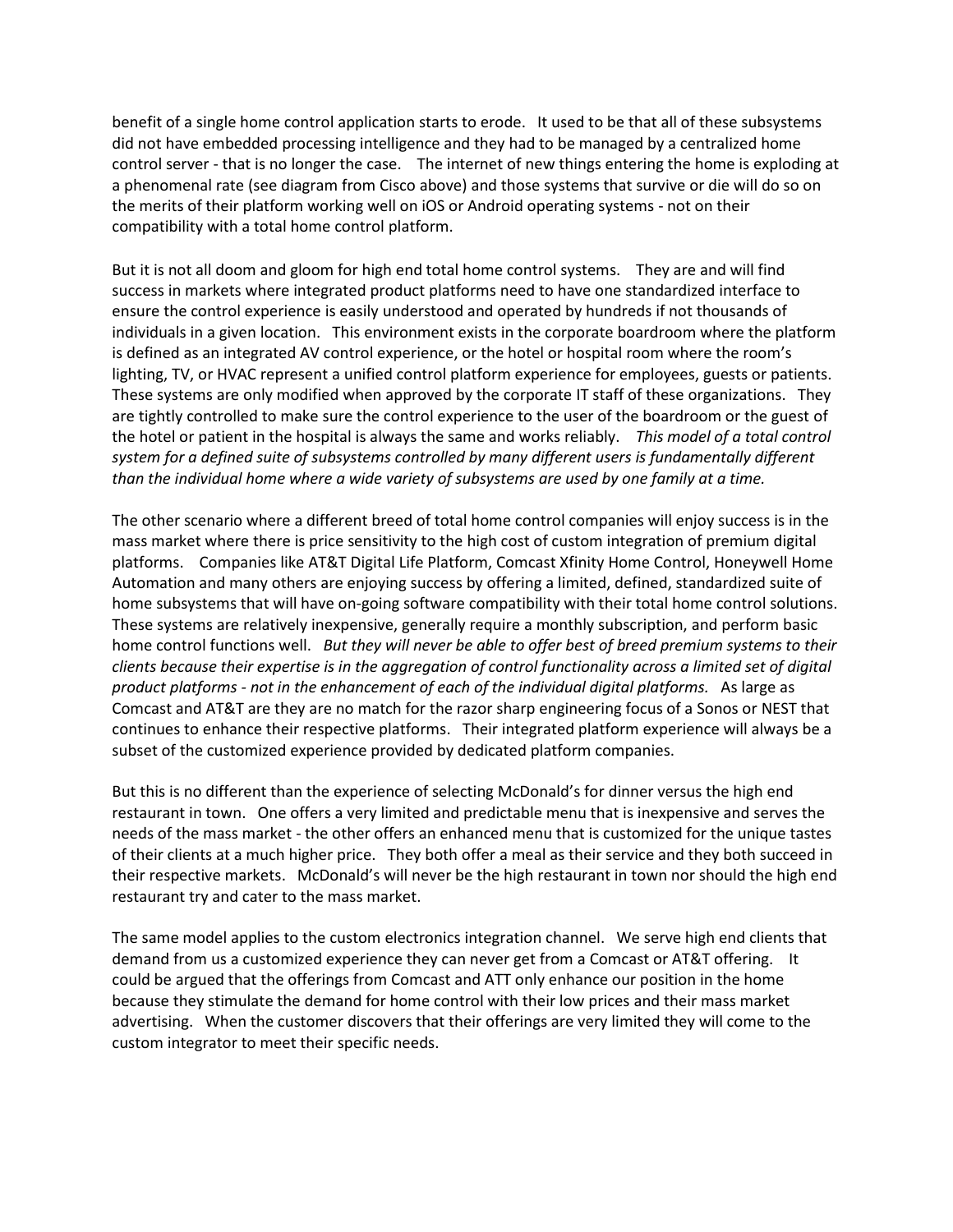#### **Summary**

Today's connected home is far different from the home we lived in just a few decades ago. In the early 1920s and 30s electricity was first installed in homes and it dramatically changed how we enjoyed our homes – this utility enhanced our entertainment, comfort and security. Today's network connected home, tied to an always on broadband internet connection, dramatically enhances and extends these same services – to anywhere inside or outside our homes. The challenge over the last decade has been to reliably manage and control all of these new services that can enrich our lives. The widespread adoption of smart mobile devices from Apple and Android based companies have given manufacturers of entertainment, comfort, and security systems the ubiquitous interface that makes it much more intuitive for homeowners to manage, control and enjoy the full, rich range of capabilities of these subsystems. Total home touchscreen based control was traditionally available in the form of expensive total home control processing equipment, custom touch screens, and custom programming for a finite set of supported manufacturers. Today almost any manufacturer can update their product with network connectivity and write an easy-to-use iOS or Android software application to control their product – they only have to ensure compatibility with an IP based home network and the Apple and Android operating systems and they can place the control of their product into the hands of hundreds of millions of homeowners. From thermostats to garage doors to door locks to pool/hot tub controls – this trend towards product intelligence, network connectivity, and iOS and Android control is rapidly changing the landscape of how we enjoy and control our homes. These systems, when properly designed and integrated into the home, will forever enhance the way we live, work, play, and learn.

### **Case Study – Day in the Life Scenario**

In this case study we will bring the iOS world to life – showcasing examples of how an iOS enabled home enriches the daily life for a couple named Don and Barbara Jones.

Friday begins early at 6AM the Jones residence with the soft music of James Taylor coming from their iHome alarm clock application on the iPod stationed at the head of the bed. Don reaches over to turn off the alarm and at the same time opens up the Lutron application to draw back the motorized curtains in the bedroom and turn on the bathroom lights. As he gets ready for work he turns on the iPad that is stationed by the bathroom sink, launches the TiVO application that streams live news TV coverage of the weather, stock, and traffic information for the day.

Barbara wakes up to go the kitchen to make herself a cup of coffee and pauses in the hallway to open the Sonos application on the iPod mounted in the kitchen cradle to play Smooth Jazz music from the integrated ceiling speakers in the kitchen. She loves the premium Sky.FM smooth jazz internet streaming service – it's always on at the touch of a button and never plays advertisements. Barbara then goes into the family room where she starts her morning workout using a DVD video from Jillian Michaels. She picks up the iPad in the family room and launches the Roomie Remote application to turn on the TV, the receiver, and the DVD player – all with the touch of a single button labeled "Play DVD". She adjusts the volume up of the workout DVD with the physical volume button located on the side of the iPad.

As Don leaves his home to go to work he can't remember whether he closed the driveway door so he reaches for iPhone and launches the Liftmaster application which shows him that the garage door was still left open – he taps the garage door icon and the door closes. Back at home, when Barbara completes her workout she opens up another application on the family room iPad which will turn on the home's hot water recirculating pump – so that when she starts her shower in a few minutes it will immediately have hot water. Barbara loves this application - it saves water and energy from not having to keep the hot water recirculating pump on all day.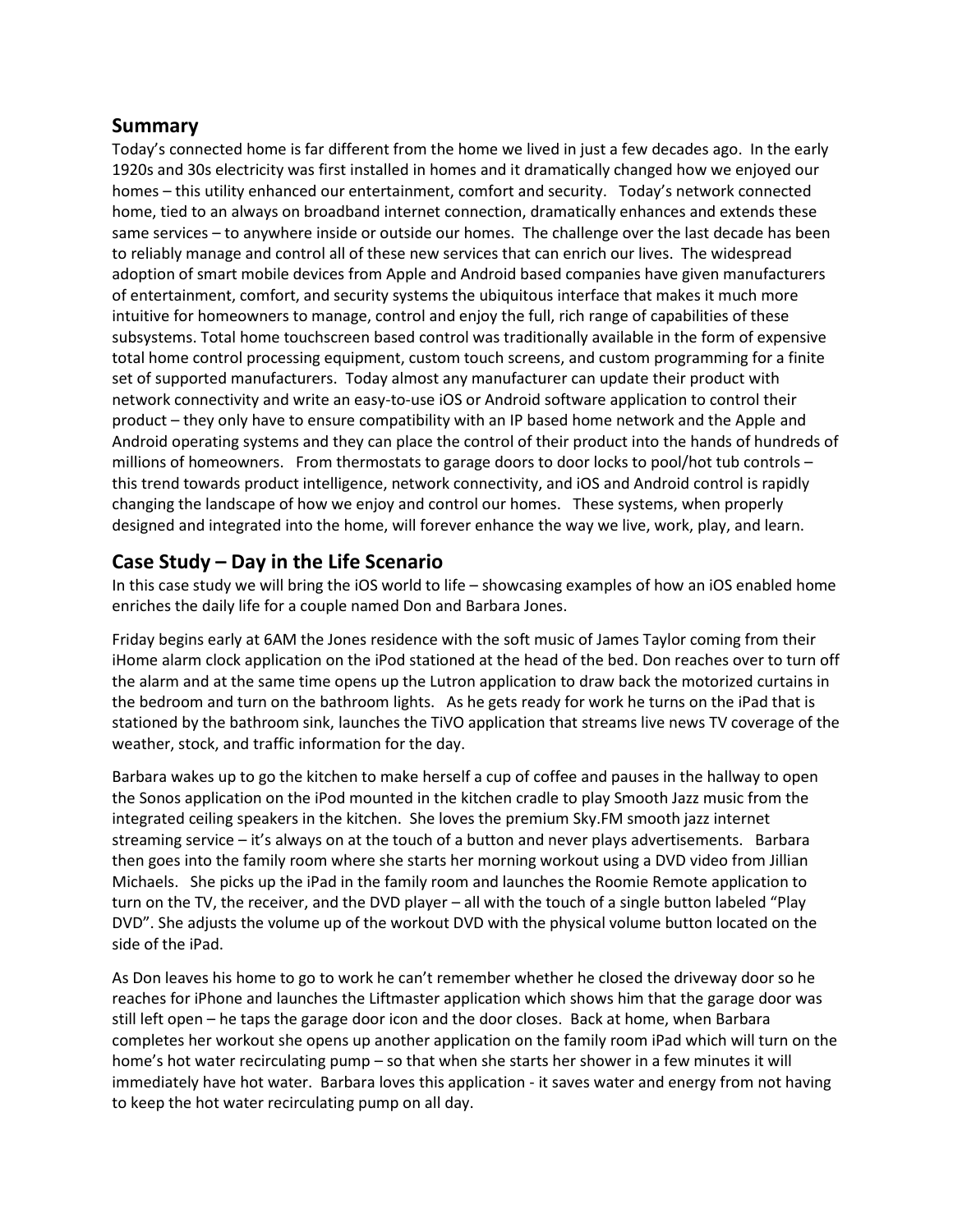As Barbara drives off to attend a school board meeting she realizes that she forgot to set the home security alarm the home on her way out. She reaches for her iPhone and launches the Alarm.com application to set the house alarm. And in her rush to leave for her meeting Barbara remembered that she left the home heating system on so she launches the NEST thermostat application and reduces the temperature of the home from 72 degrees to 50.

Don is now in the office and after his morning staff meeting and he gets a ring on his iPhone that someone is at his home's front door. He launches the Mobotix application on his iPhone and can see that his neighbor Tom has come over. He can hear Tom say on his iPhone that their dog escaped into their backyard again and wants to know if he should keep the dog at his house for the day or return him. Don tells his neighbor that he is disabling the home alarm security system and opens up the home front door with the Lock State Connect door lock application from his iPhone so that he can put their dog back in the home. Impressed, Don's neighbor asks him to give him the phone number of the custom installation company that provided these features – he wants to add them into his own home!

Before heading to her office from the board meeting, Barbara stops for lunch at her favorite delicatessen in town. She has an hour before her next afternoon meeting and she opens up her iPad to launch the TiVo application that recorded and stored the previous evening's show of 60 Minutes. The iPad has not only become her main home control tablet but now it serves to deliver her TV, music, and movie entertainment when she is on the road.

Don is ready to come home from a difficult week at work and is ready to soak away the stress of the work week in their backyard hot tub. To conserve energy the hot tub has been turned off during the day - but on his way home he turns on the Pentair hot tub control application from his iPhone so that the hot tub is on and heated by the time he arrives. Also, on his commute home he remembers to turn up the NEST thermostat so that the home is comfortable upon his arrival.

Barbara is also heading back home after a day full of meetings - when she pulls into the driveway she notices that the front lawn looks pretty dry. Normally the programmed sprinkler system automatically waters their lawn but the last few days have been warmer than normal. Barbara launches the cyberRain irrigation application from her iPhone and selects the front lawn watering zone to manually turn on for the next 15 minutes. In anticipation of guests arriving at their home tonight she opens up the Lutron application to turn on the front and backyard landscaping lights and the Pianodisc application to softly play the piano in the home's entry way.

It's 7:30 PM and Don and Barbara's friends have arrived to join them for an evening BBQ in the backyard. Don picks up his iPod to open up the Sonos application to stream his favorite Pandora music station in the backyard. The San Francisco 49ers are playing a Friday evening game and their guests are interested in seeing the game. Don mutes the Pandora music from his iPad and launches the TiVo application to start streaming the football game to the iPad from the TiVo in the family room. When they are all about to sit down for dinner, Don pauses the live TV stream on his iPad and they can watch the rest of the football game after dinner from the TiVo connected to the family room TV.

Night falls and as the Smith's climb into bed after an active week and they can't remember if they turned off the backyard landscape lights. They pick up the iPod by the bed's headboard and open up the LockState Connect application to lock the front door and the Lutron application to turn off the backyard landscape lights. And while the Smith's are recharging their batteries with a good night's sleep – the iOS devices around the home are recharging their batteries to be ready to assist the Jones's family on another full day of AV and home control activities.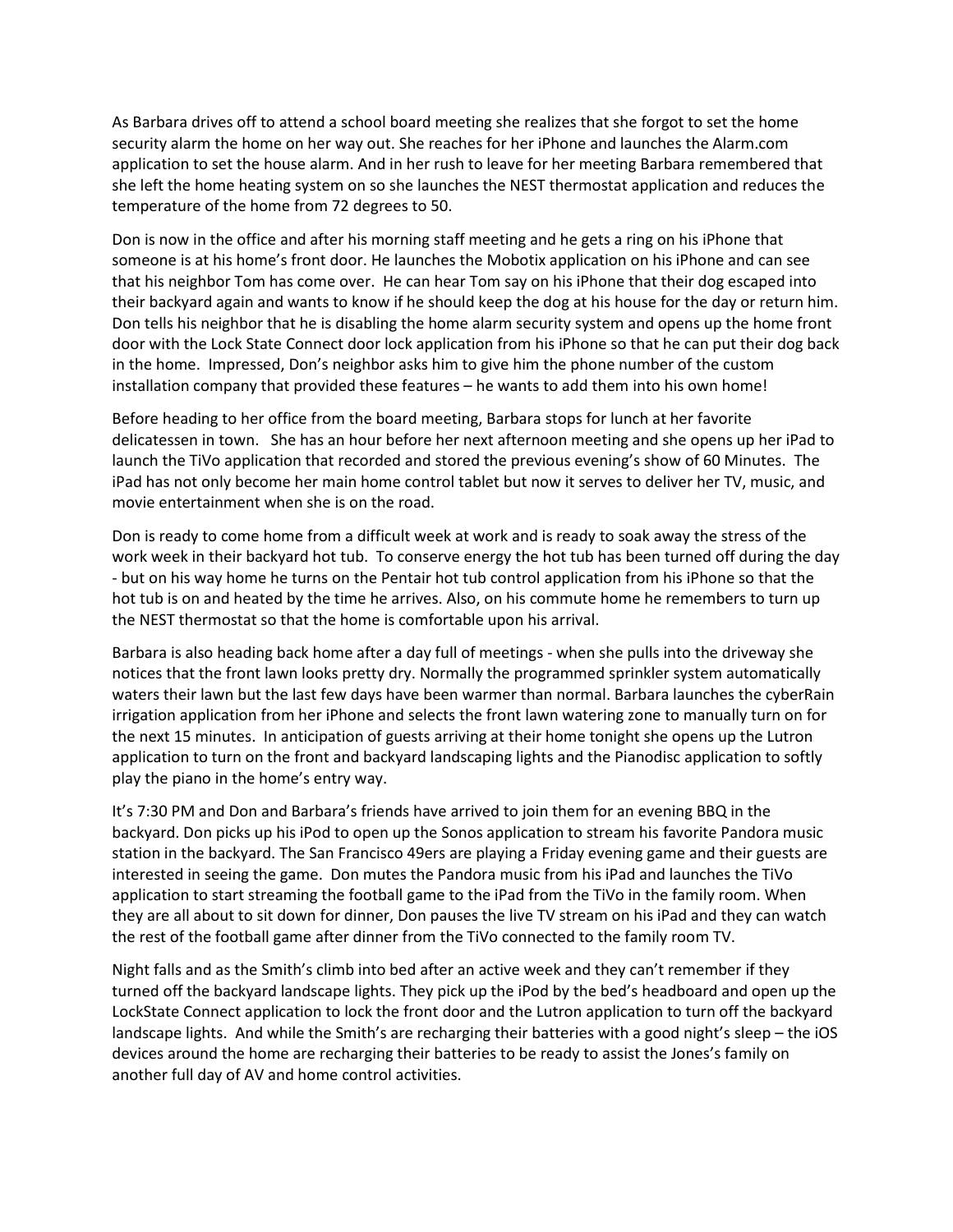#### **About cyberManor**



Gordon van Zuiden is the Founder and President of cyberManor [\(http://www.cybermanor.com/\)](http://www.cybermanor.com/), a full service home technology integrator headquartered in California's Silicon Valley. With over 15 years of experience in the sale and support of personal computer and networking products to corporate accounts, Gordon founded cyberManor in the summer of 1999, one of the nation's first custom electronic integrators to focus on IP based technologies for the home. cyberManor's

mission is to design, install, and integrate Internet-empowered home networking solutions that enhance the entertainment, communications, and comfort of their client's homes.

Mr. van Zuiden's vision for the digitally connected home has been inspired by discussions with the executive staffs at Sonos, NEST and TiVo, and the insights and wisdom of CEDIA's thought leaders Rich Green, Peter Aylett, Michael Stein, Mat Lindstedt, Dave Pedigo and Michael Heiss.

Mr. van Zuiden served 6 years on CEDIA's Board of Directors (CEDIA represents the Custom Electronics Design and Installation trade) and has served for three years as the co-Dean of CEDIA's Electronic Systems Design Track, developed the certified CEDIA ESD course on Digital Home Electronic Solutions and has consulted on the development of COMPTIA's HTI+ Network Certification program. He is also a monthly columnist on home networking topics for Residential Systems and Electronics House magazines. Mr. van Zuiden has taught courses or been a panelist on Digital Home Entertainment and Networking Solutions at the national trade shows of CES, CEDIA, ehExpo, CEPro Summit, National Kitchen and Bath Association, IEEE, and internationally in Digital Home Expos in Russia, the Netherlands and Mexico over the last decade. He has also been a consultant to industry manufacturers and custom integrators across the United States, teaching full day seminars on the applications and benefits of networked home technologies.

Mr. van Zuiden graduated with a BSME degree from Stanford in 1977 and an MBA from UCLA's Anderson school in 1983.

© Gordon van Zuiden. All rights reserved. iPhone and iPad are trademarks of Apple Inc. Android is a trademark of Google Inc. All other trademarks are the property of their respective owners.



Integrators of the App enabled home



**610 University Avenue Los Gatos, CA 95032 www.cybermanor.com 408-399-3331**